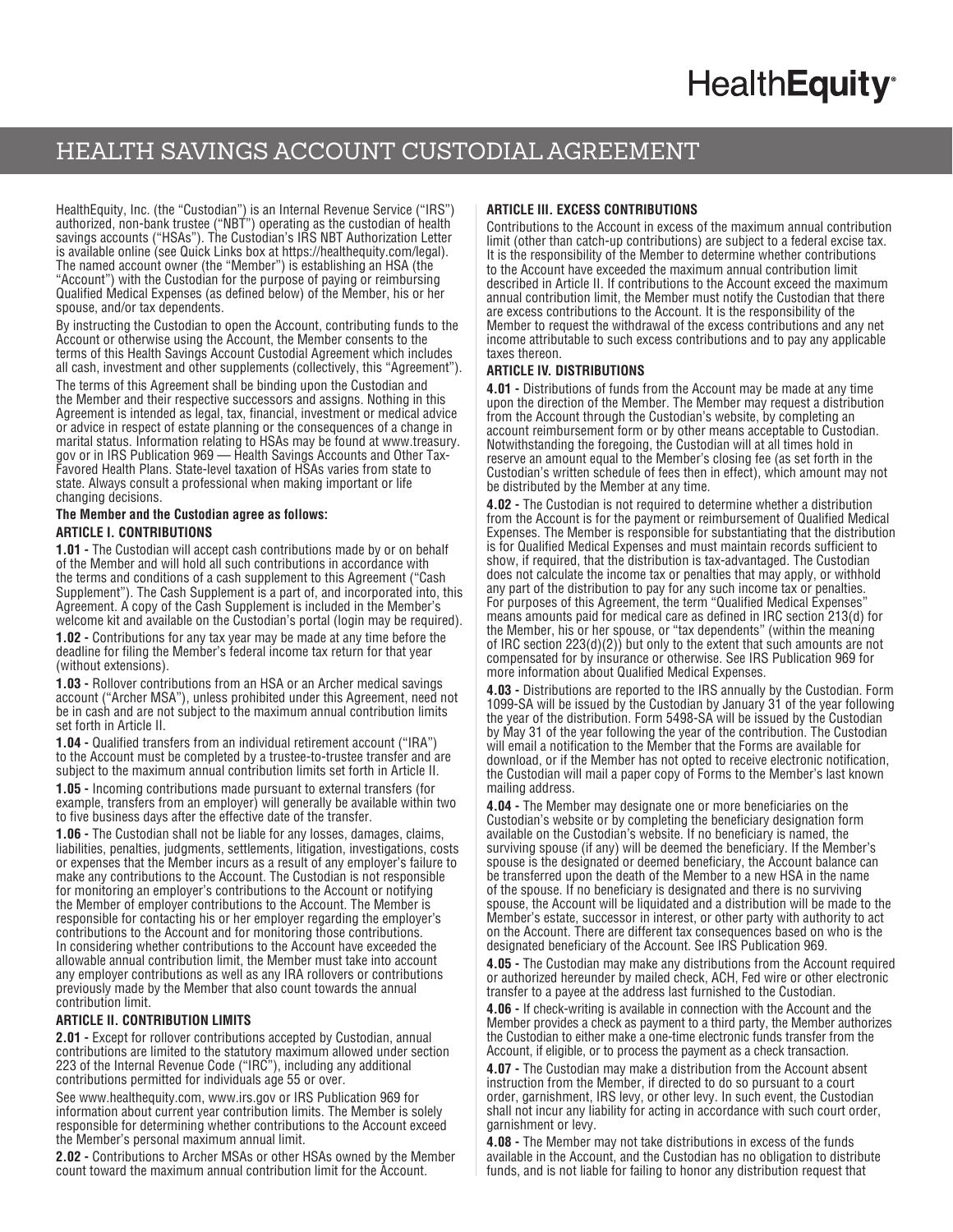would exceed the available funds in the Account. If the Account becomes overdrawn for any reason, the Member agrees to immediately repay the overdrawn amount or associated collection fees and costs incurred by the Custodian in connection therewith.

**4.09 -** Contributions will generally be available for use within two to five business days of the Custodian's receipt thereof. Contributions received during non-business hours will be considered to be made on the next fullbanking day.

#### **ARTICLE V. ACCOUNT**

**5.01 - Nonforfeitable.** The Member's interest in the balance of the Account is nonforfeitable as provided in IRC section 223(d)(1)(e), except as otherwise provided by IRS guidance.

**5.02 - Yield Plus Annuity Instrument.** If this option is available, the Member may invest any portion of the Account balance in an interestbearing group annuity instrument made available by the Custodian ("Yield Plus"). The Custodian receives additional compensation from Yield Plus equal to the difference between the interest received by the Custodian on the Member's Yield Plus annuity balance and the amount of interest paid to the Account in respect of such Yield Plus annuity balance (the "Annuity Spread"). Yield Plus is not available for all Accounts and is not federally insured. For a description of the terms and conditions applicable to the Yield Plus annuity instrument, see [https://resources.healthequity.com/Forms/](https://resources.healthequity.com/Forms/Agreements/YPTermsAndConditions.pdf) Agreements/YPTermsAndConditions.pdf

**5.03 - Interest**. The Member's cash balance shall accrue interest at the interest rates listed on the Member's monthly statement and posted on the Custodian's website (login may be required). Interest rates are subject to change in accordance with the terms and conditions set forth in the Cash Supplement. Interest is generally credited to the Account monthly as of the last day of the statement cycle. If the Account is closed before accrued interest is credited, no interest will be credited for the month during which the Account is closed.

**5.04 - Certain Prohibited Investments.** No part of the custodial funds in the Account may be invested in life insurance contracts or in "collectibles" as defined in IRC section 408(m). Neither the Member nor the Custodian will engage in any "prohibited transaction" as defined in IRC section 4975 with respect to the Account (such as borrowing from or pledging the Account).

**5.05 - No Right of Member to Pledge Assets.** The Member shall have no right to pledge, assign, hypothecate, or in any manner create a lien upon any assets, payments, or benefits while such are held in the Account or cause or allow the assets in the Member's Account to be subject to or responsible for the debts, contracts, or torts of any person whether or not entitled to distributions under this Agreement.

**5.06 - Verification of Accounts.** To help the United States government fight the funding of terrorism and money- laundering activities, the Custodian is required to obtain, verify, and record certain information provided by the Member for identification purposes, including the Member's name, address, taxpayer identification number, and date of birth. Until this information has been verified pursuant to applicable federal laws, the Account may not be used. During such time, the Custodian will charge its customary fees for maintaining the Account; upon request from the Member, the Custodian will close the Account and return funds to the original contributor.

#### **ARTICLE VI. INVESTMENTS**

If the Account balance exceeds a certain threshold specified by the Custodian (which threshold may be adjusted by the Custodian at its sole discretion from time to time), the Member may invest the balance above that threshold in certain mutual funds and other securities (the "HSA Investments"). The Member's investments in HSA Investments, if any, shall be governed by a separate investment supplement to this Agreement (the "Investment Supplement"). The Investment Supplement, if applicable, shall be deemed a part of, and incorporated into, this Agreement. The Member is encouraged to closely review the terms and conditions of the Investment Supplement, a copy of which will be provided on the Custodian's portal prior to effecting any HSA Investments.

#### **ARTICLE VII. SERVICE FEES AND OTHER COMPENSATION TO THE CUSTODIAN**

**7.01 -** The Custodian charges maintenance, administration, service, and other designated fees (including, without limitation, transfer, withdrawal and termination fees) and expenses for maintaining the Account as set forth in the Custodian's written schedule of fees from time to time in effect and provided to Member. Fees may be changed upon 30-days' notice to the Member. Monthly administration fees will be charged for each month or portion thereof that the Account remains open. The Custodian may deduct all fees and expenses from the Account or, at its discretion, charge the Member separately for such fees and expenses. The Custodian may also allow fees to be paid from other sources, such as the Member's employer or health plan.

**7.02 -** The Custodian receives additional compensation for administering a cash placement program. The program that applies for the Account and the Custodian's compensation with respect to the program is described in the Cash Supplement.

**7.03 -** The Custodian earns interchange fees arising from the use of the Visa® Health Account Card that may be issued for the Account ("Visa® Health Account Card"). Interchange fees are paid by the merchants and not by the Member

**7.04 -** The Custodian also earns administration and other fees in connection with the Member's HSA Investments, if any. Details regarding such additional fees are set forth in the Investment Supplement.

# **ARTICLE VIII. REPRESENTATIONS, WARRANTIES, AND RESPONSIBILITIES OF THE MEMBER**

#### **The Member hereby represents, warrants, acknowledges and covenants as follows:**

**8.01 -** The Member has established the Account voluntarily.

**8.02 -** No contributions will be made to the Account unless the member satisfies applicable IRS eligibility requirements; specifically, the Member: (1) is covered under a qualifying high deductible health plan; (2) has no other health coverage except what is permitted; (3) is not enrolled in Medicare; and (4) cannot be claimed as a dependent on someone else's tax return (see IRS Publication 969). If the Member is unsure whether the Member is covered by a qualifying high deductible health plan, please contact the health plan. Eligibility is not required for a rollover or trustee-to-trustee transfer, or to open an account incident to death or divorce.

**8.03 -** Any information given or to be given with respect to the Account is and shall be complete and accurate and the Custodian is and shall be entitled to rely upon any such information or directions given by the Member or the Member's authorized agent. The Custodian shall not be required to determine the validity or sufficiency of any receipt, affidavit, notice, or other paper or agreement delivered to the Custodian under this Agreement.

**8.04 -** The Member is responsible for reviewing all provided materials and understanding generally how Qualified Medical Expenses may be paid from the Account and how funds are made available for investment within the Account.

**8.05 -** The Member agrees that the Custodian may rely on any electronic signature given by the Member for purposes of the Member's authorization of withdrawals or third-party transfers, notices regarding change of name or address, or other instructions to the Custodian, except when closing the Account or when required by law.

**8.06 -** The Custodian may choose to request direction from the Member as to any specific action or situation that arises with the Account, and if a request for direction is made, the Custodian shall incur no liability for following the Member's direction or for taking no action if no such direction is furnished to the Custodian.

**8.07 -** The Member agrees to provide the Custodian with information necessary for the Custodian to prepare any report or return required by the IRS. The Custodian agrees to prepare and submit any report or return as prescribed by the IRS.

**8.08 -** Any rollovers into the Account shall be from another HSA or other qualified account.

**8.09 -** The Member agrees to make Visa® Health Account Card transactions, issued by The Bancorp Bank (Member FDIC) pursuant to a license from Visa USA Inc., only to the extent there are sufficient available funds on deposit in the Account. The use of any Visa® Health Account Card in connection with the Account may be limited to eligible merchants that provide, among other things, healthcare-related goods and services and supply applicable merchant category codes for verification purposes. The Member is responsible for notifying the Custodian as soon as possible if the Visa® Health Account Card is lost or stolen to avoid potential losses. To the extent permitted by law, the Member is responsible for all uses of the Visa® Health Account Card prior to notifying the Custodian of the loss or theft. Notification must be made by calling the Custodian at the number printed on the back of the Member's Visa® Health Account Card, on the Member's statement, or on the Custodian's website.

**8.10 -** If the Member has authorized his or her spouse and/or another third party to write checks and/or use the Visa® Health Account Card, including the issuance of additional Visa® Health Account Cards if requested for the Account, then the Member acknowledges and agrees (a) it is the Member's sole responsibility to inform the authorized individual(s) about the purpose of the Account and the tax consequences of using funds deposited in the Account for items that are not Qualified Medical Expenses, (b) to be bound by, and to have the Account bound by, any action taken by such authorized individual(s), and (c) to indemnify and hold harmless the Custodian from any Losses (as discussed in Article X) resulting from any actions taken by such authorized individual(s).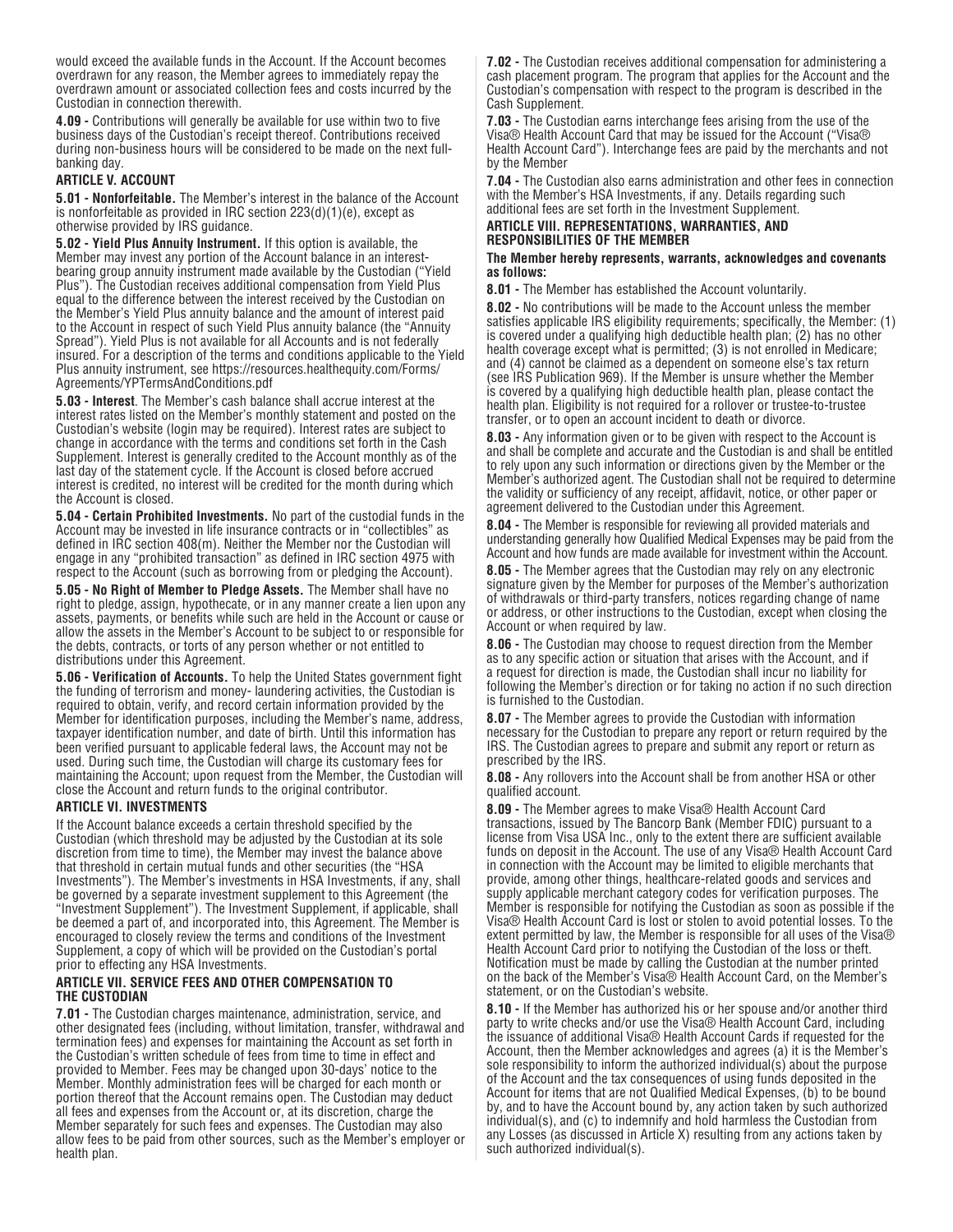# **ARTICLE IX. CUSTODIAN'S AUTHORIZATION AND EMPOWERMENT The Member hereby authorizes and empowers the Custodian to**

**administer the Account, including the power: 9.01 -** To hold funds received from time to time from the Member or another source, such as rollovers and HSA transfers, on behalf of the Account.

**9.02 -** To collect service fees from the Account in accordance with this Agreement.

**9.03 -** To perform any and all other acts, which in its judgment may be necessary or appropriate for the proper administration of the Account and the custodial assets, including correcting errors made by either the Custodian or an employer, or employing such attorneys, agents, and vendors as the Custodian deems appropriate without notice to the Member.

**9.04 -** To seek, at the expense of the Account, direction or approval from a court of competent jurisdiction whenever the Custodian shall, in its sole discretion, deem it appropriate.

**9.05 -** To request such documentation and certification deemed appropriate within the Custodian's discretion to verify and establish the identity of the beneficiary or the estate upon death of the Member, if the assets are to be distributed to the Member's estate.

**9.06 -** To pay any estate, inheritance, income, or other tax or assessment attributable to any property, or interest held in the Account out of the assets of the Account upon such information or direction as the Custodian may require.

**9.07 -** To require releases or other related documentation from the taxing authority, the Member, each beneficiary or other payee, and require indemnification from each payee as may be necessary for the Custodian's protection against tax liability.

**9.08 -** To make payments, disbursements or distributions from the Account as directed by the Member or his or her authorized agent, in conformity with the terms of this Agreement and applicable law.

**9.09 -** In the Custodian's sole discretion, to close the Account if the Account does not have a sufficient balance to pay fees that are due (including in connection with investments in HSA Investments).

**9.10 -** In the Custodian's sole discretion, to not accept transfers to the Account from a custodian or trustee of another HSA or certain other type of account.

**9.11 -** In the Custodian's sole discretion, to substitute another trustee or custodian if the IRS notifies the Custodian that a substitute custodian is required for the Account.

#### **ARTICLE X. INDEMNIFICATION**

The Member agrees to indemnify, defend and hold harmless the Custodian and its affiliates, successors, assigns, directors, agents and employees (each, an "indemnitee") from and against any and all losses, damages, claims, liabilities, penalties, judgments, settlements, litigation, investigations, costs or expenses (including, without limitation, the reasonable fees and expenses of outside counsel) (collectively, "losses") arising out of or in connection with (a) any actions undertaken by an indemnitee at the instruction or direction of the Member; (b) the Custodian's good faith performance of this Agreement; and (c) the Member's HSA Investments. Notwithstanding the foregoing, with respect to any losses described in clauses (b) and (c) of the preceding sentence, the Member shall not be obligated to indemnify, defend, and hold harmless any of the indemnitees to the extent that such losses are determined by a court of competent jurisdiction through a final, non-appealable order to have been caused by the willful misconduct, bad faith or fraud of such indemnitee.

#### **ARTICLE XI. AMENDMENT; ASSIGNMENT**

**11.01 - Amendment.** This Agreement may be amended from time to time by the Custodian. Each amendment will take effect upon thirty (30) days' notice to the Member made pursuant to Section 13.03 of this Agreement, and the Member will be deemed to have consented to such amendment unless, within thirty (30) days from the date the Custodian provides notice to the Member, the Member notifies the Custodian that Member does not consent to the amendment. In that event, the Account will be closed and the account balance, less any outstanding fees, will be transferred to another custodian designated by the Member or, if none is designated, distributed to the Member. This Agreement may not be amended by the Member without the Custodian's written consent.

**11.02 - Assignment.** The Custodian reserves the right to assign this Agreement without the Member's prior consent, provided that any assignee must be qualified under the IRC to be an HSA custodian or trustee. Upon assignment of this Agreement, the assignee shall automatically become custodian of the Account if it is qualified under the IRC to serve as an HSA custodian or trustee. The Custodian shall not be liable for any actions or failures to act neither on the part of any successor custodian or trustee, nor for any tax consequences that result from the transfer or distribution of the Member's assets.

# **ARTICLE XII. TERMINATION**

Either the Member or the Custodian may terminate this Agreement for any reason at any time by giving notice to the other.

**12.01 - Termination by Member.** If this Agreement is terminated by the Member, the Member shall make arrangements to transfer the Account balance to another eligible HSA custodian. If the Member does not complete a transfer of the entire Account balance to another eligible HSA custodian within thirty (30) days from the date of the termination notice provided to the Member, the Custodian will have the right, in its sole discretion, to (a) transfer the Account balance to another HSA custodian that the Custodian selects or (b) distribute the Account balance to the Member in a single sum; provided, however, that, in either case, the Custodian may hold back from the Account a reasonable amount of money that the Custodian believes is necessary to cover any fees, expenses, penalties or taxes chargeable against the Account, including any penalties associated with the liquidation of the Member's HSA Investments or annuity contract(s). Prior to any such transfer or distribution, the Custodian shall liquidate the Member's interests in any HSA Investment(s) and annuity contract(s). During the period between liquidation and distribution, the proceeds from such liquidation shall be placed in the cash balance of the Account.

**12.02 - Termination by Custodian.** If this Agreement is terminated by the Custodian, the Custodian, following notice to the Member, will have the right, in its sole discretion, to (a) transfer the Account balance to another HSA custodian that the Custodian selects or (b) distribute the Account balance to the Member in a single sum; provided, however, that, in either case, the Custodian may hold back from the Account a reasonable amount of money that the Custodian believes is necessary to cover any fees, expenses, penalties or taxes chargeable against the Account, including any penalties associated with the liquidation of the Member's HSA Investments or annuity contract(s). Prior to any such transfer or distribution, the Custodian shall liquidate the Member's interests in any HSA Investment(s) and annuity contract(s). During the period between liquidation and distribution, the proceeds from such liquidation shall be placed in the cash balance of the Account.

**12.03 - Other Considerations.** The Member acknowledges that HSA Investments will be liquidated upon Account termination without regard to market conditions or the impact of any contingent deferred sales charges, redemption fees, or other charges associated with the sale of HSA Investments (as provided for in the prospectus applicable to the fund or other investment). Accordingly, the termination of this Agreement could have adverse economic consequences for the Member.

# **ARTICLE XIII. STATEMENTS; WEBSITE; NOTICES; AND PRIVACY**

**13.01 - Statements and Reporting Written Objections or Exceptions.** The Custodian shall furnish or cause to be furnished to the Member statements concerning the status of the Account at least quarterly. The Member can access and retrieve the statements through the Custodian's website or other Internet portal, or choose to have such statements mailed at an additional cost as provided for on the written schedule of fees provided in the Member's welcome kit.

The Member shall have sixty (60) days after the date of mailing of a paper Account statement or the posting of an Account statement online at the Custodian's website, as the case may be, to file any written or verbal objections or exceptions with the Custodian. Written objections should be sent to HealthEquity, Inc., Attn: Account Inquiry, 15 West Scenic Pointe Drive, Suite 100, Draper, UT 84020; verbal objections should be made by calling the Custodian's Member Services department at 866.346.5800. The failure to file any objections or exceptions concerning errors or transactions within said sixty (60) day period shall signify the Member's approval of the statement and preclude the Member from making future objections or exceptions regarding the statement. Such approval by the Member shall constitute a full release and discharge of the Custodian with respect to such statement and all transactions, deposits, and disbursements disclosed on such statement.

**13.02 - Website.** The Custodian may grant the Member online access to the Account through the Custodian's website. The website may be made available for view access only, or to allow the Member to place trades in HSA Investments, as well as to execute certain other services online. The Custodian does not guarantee and is not liable for the performance, security or privacy of the online system, website, and browser or Internet connection through which Member accesses his or her Account. Website access may be unavailable at times, such as when (a) systems require regular maintenance or upgrades; (b) unforeseen maintenance is necessary; or (c) major unforeseen events occur, such as earthquakes, fires, floods, computer failures, interruption in telephone service, electrical outages, civil unrest or riots, war, or acts or threatened acts of terrorism, or other circumstances beyond the Custodian's control. The Custodian is not under any circumstance liable for the unavailability of access to the website or data entry errors and other errors made by the Member.

The Custodian will provide the Member a user name and password that will allow the Member access to his or her Account online. It shall be the Member's responsibility to keep the user name and password (and other